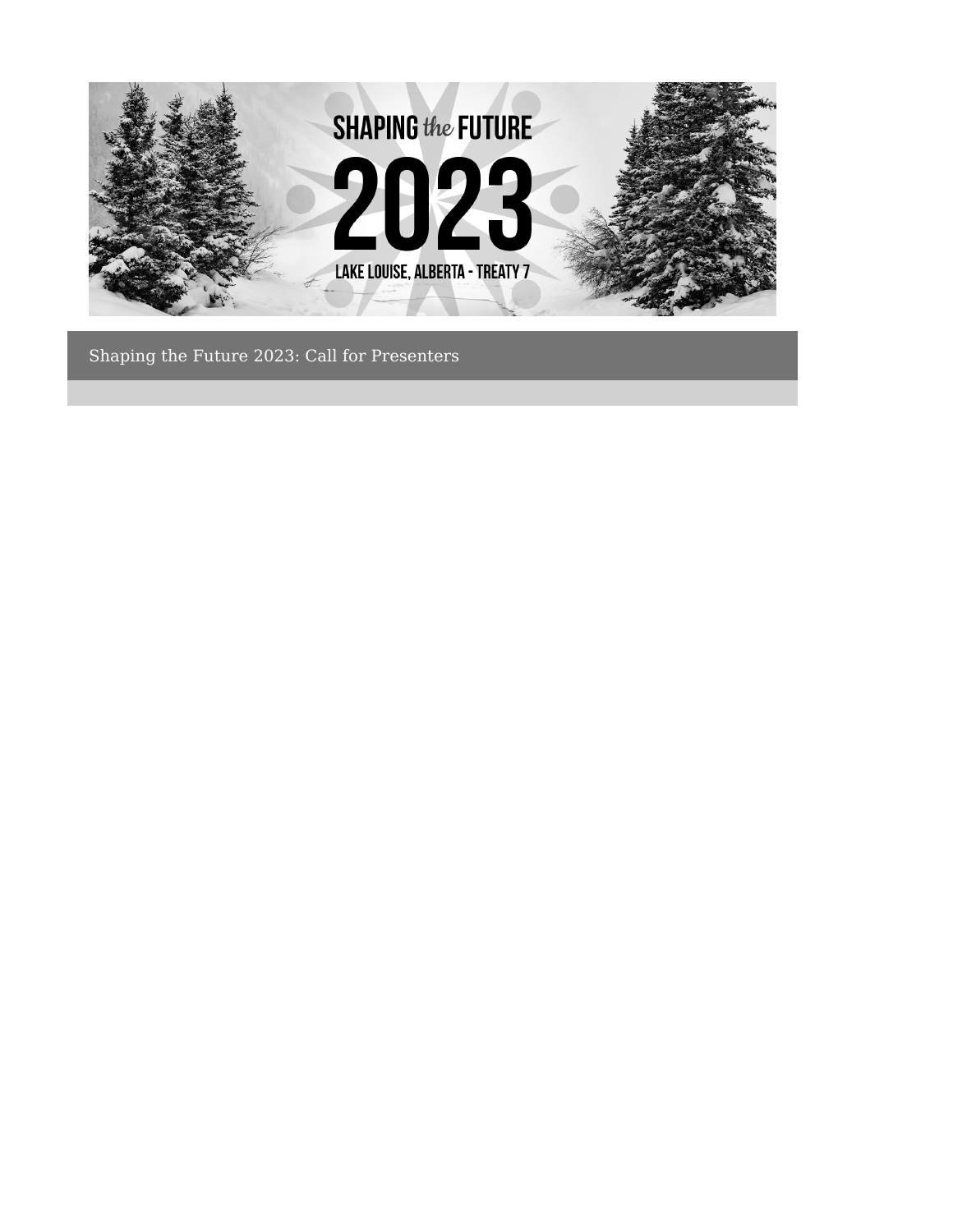Ever Active Schools invites you to submit a proposal to present at Shaping the Future 2023.

The conference will take place in-person in Lake Louise on February 2-4, 2023.

We are seeking presentations that will:

- provide relevant research in the education, health, or community sectors that can be applied to the everyday practice of our delegates;
- connect research, policy and practice;
- give delegates practical, useful knowledge and skills that they can use;
- connect with delegates from a number of sectors: Education, Health, and Recreation/Active Living;
- be presented within a [Comprehensive](http://www.everactive.org/comprehensive-school-health) School Health (CSH) framework.

Ever Active Schools is committed to equity in its policies, practices, and programs while supporting diversity in its community, school, and work environments; Ever Active Schools encourages participation by everyone, peoples of all backgrounds and abilities.

**We are also inviting stories and presentations from student leaders and student leadership groups on topics such as those listed above or stories of being changemakers in creating healthy, safe and welcoming school communities.** Past presentations have included students sharing their community projects, like Lacombe High School's EcoVision and The Joy4All Project from Calgary. Students serve as change-makers through peer-to-peer interactions and are the heart of taking a CSH approach. Their voices, leadership, and enthusiasm create increased engagement. If you know of a student group that would be a good fit for Shaping the Future please be sure to pass along this form! Student submissions must have a teacher/parent champion with them during the conference. **Two student-led sessions will be selected to receive travel/registration support - if you're interested in exploring this option please reach out to hayley@everactive.org.**

We have a select number of concurrent sessions held for commercial sessions. Through these sessions, conference attendees have the opportunity to become acquainted with your company and products. These sessions are an excellent opportunity for companies to showcase their products, resources, and expertise. If your commercial session is selected, there will be a \$250 session fee. Funds generated through this will be used to support programs and services offered by Ever Active Schools.

All applications to present must be submitted online by September 16, 2022.

**PLEASE NOTE:** Presenters are **NOT** to register until approved, as they will receive a discount.

\* 1. Please select the applicable option below

Main Call for Presenters

Call for Student Presenters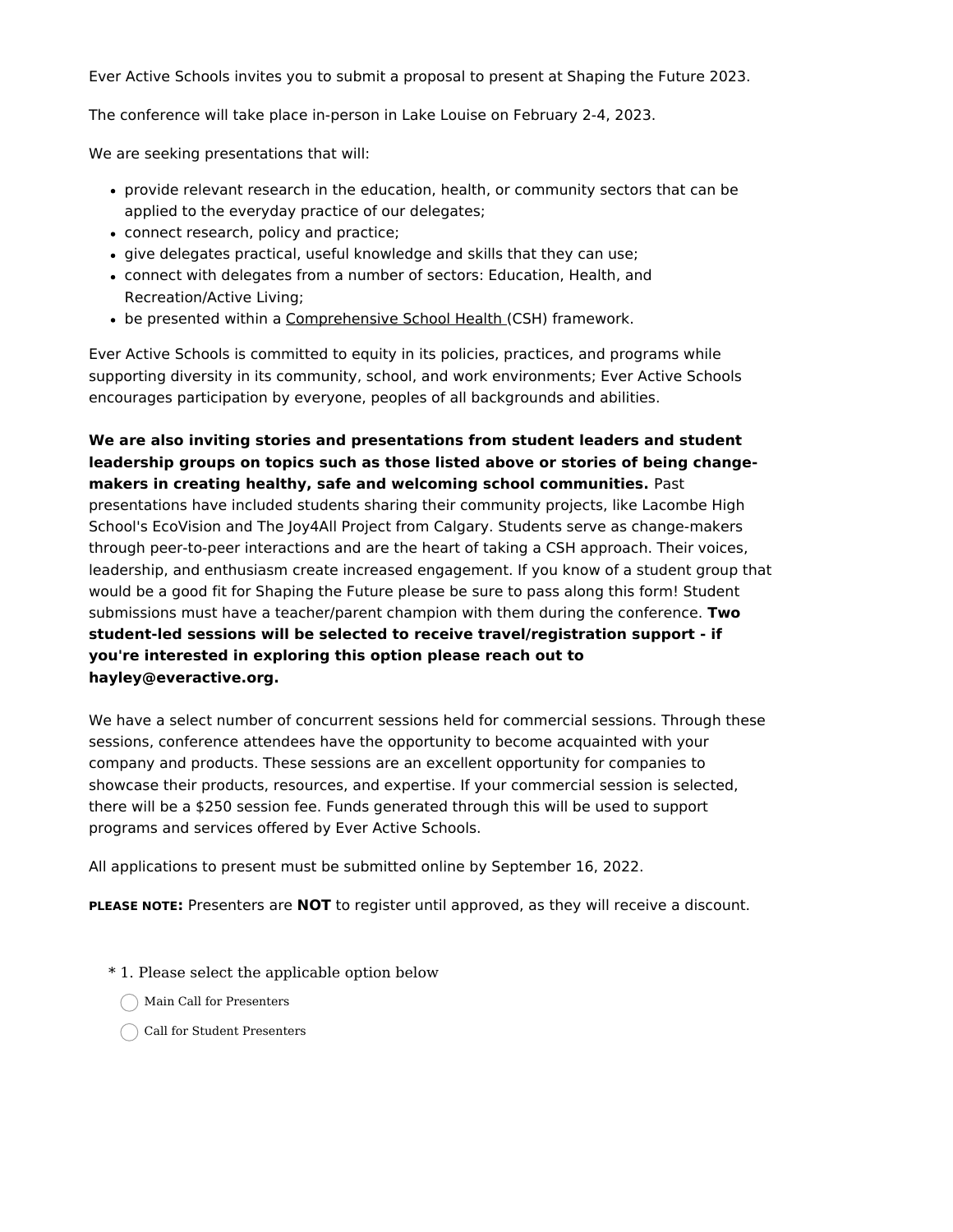

Shaping the Future 2023: Call for Presenters

Presenter Information

\* 2. I understand that I am responsible for all registration fees, travel costs and expenses.

Yes

### \* 3. Contact Information

| Name (Include any salutations you would like to be<br>included in the program e.g.Dr.) |  |
|----------------------------------------------------------------------------------------|--|
| School/Organization                                                                    |  |
| <b>Address</b>                                                                         |  |
| <b>Address 2</b>                                                                       |  |
| City/Town                                                                              |  |
| <b>State/Province</b>                                                                  |  |
| <b>ZIP/Postal Code</b>                                                                 |  |
| Country                                                                                |  |
| <b>Email Address</b>                                                                   |  |
| <b>Phone Number</b>                                                                    |  |

# 4. Co-Presenter's Name(s) (if applicable)

\* 5. Biography of presenter (250 character maximum)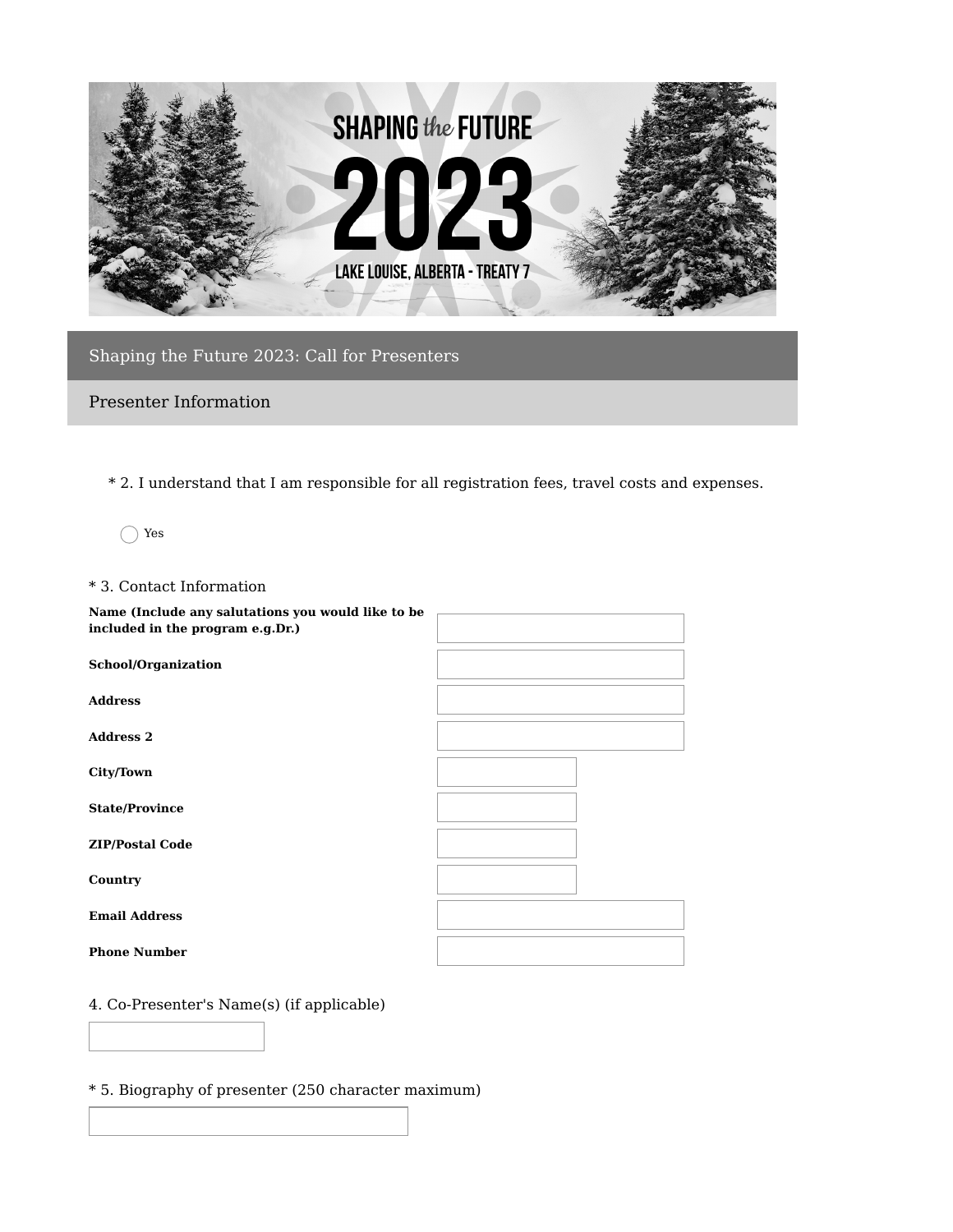6. EAS is committed to accessibility for persons with disability. Please indicate if you have any access requirements you would like us to be aware of?

7. If you would like delegates to engage with you on social media (twitter, facebook, instagram) please provide your username(s)



### Shaping the Future 2023: Call for Presenters

Student Presenter Information

**We are excited to offer an option for student leaders and student leadership groups to attend and present at Shaping the Future 2023! Please note that groups are required to arrange their own travel and accommodations. Ever Active Schools can support up to two groups to attend with a small travel bursary - please contact hayley@everactive.org for more details on this.**

\* 8. I understand that I am responsible for all registration fees, travel costs and expenses.

Yes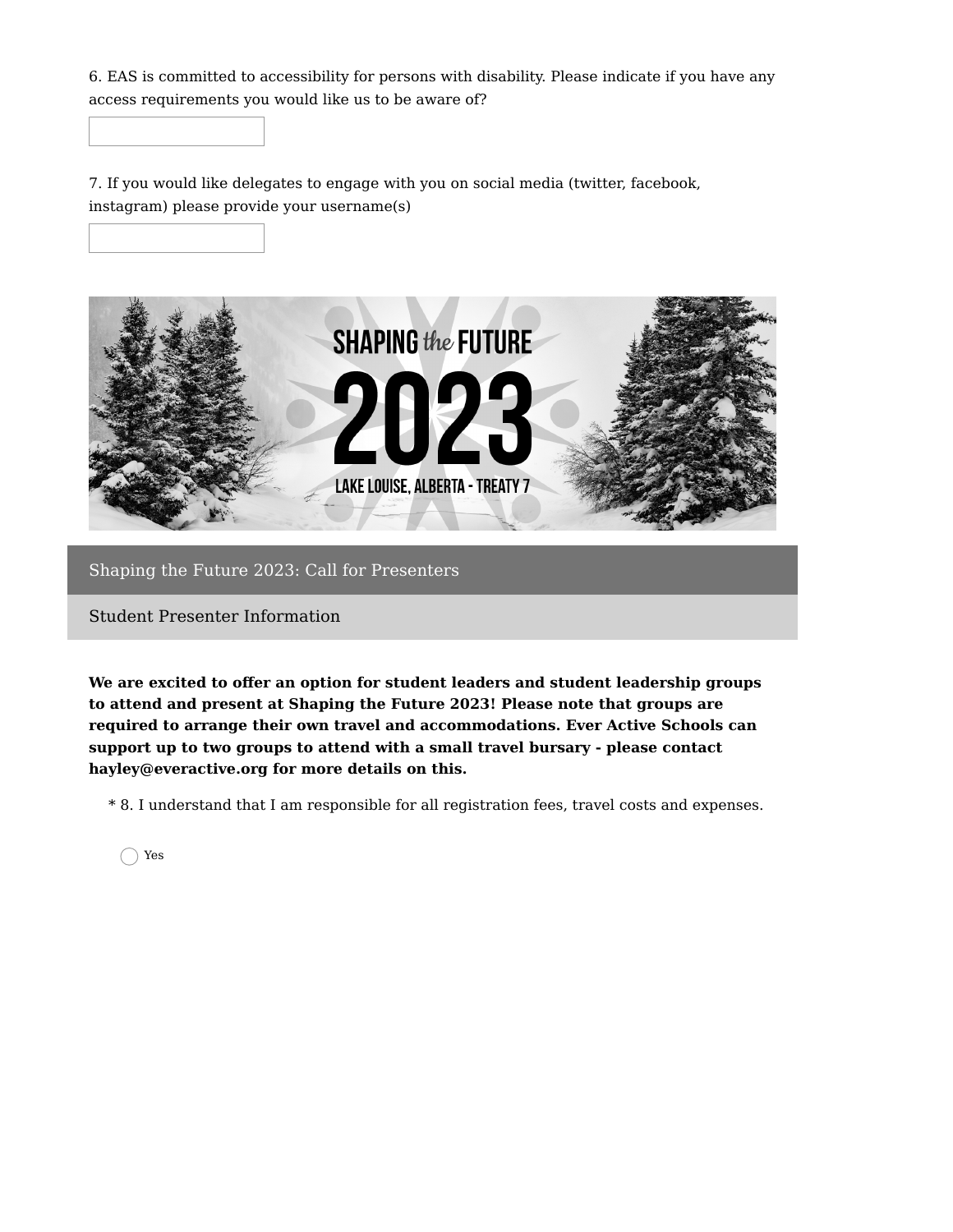\* 9. Teacher/Parent Champion Details (\*must be present at Shaping the Future)

| Name (Include any salutations you would like to be<br>included in the program e.g.Dr.) |  |
|----------------------------------------------------------------------------------------|--|
| <b>School/Organization</b>                                                             |  |
| <b>Address</b>                                                                         |  |
| <b>Address 2</b>                                                                       |  |
| <b>City/Town</b>                                                                       |  |
| <b>State/Province</b>                                                                  |  |
| <b>ZIP/Postal Code</b>                                                                 |  |
| Country                                                                                |  |
| <b>Email Address</b>                                                                   |  |
| <b>Phone Number</b>                                                                    |  |

\* 10. Student Presenter Names & Grades (please include all students that will be attending the conference)

\* 11. Biography of student group (250 character maximum)

12. EAS is committed to accessibility for persons with disability. Please indicate if you have any access requirements you would like us to be aware of?



Shaping the Future 2023: Call for Presenters

Presentation Information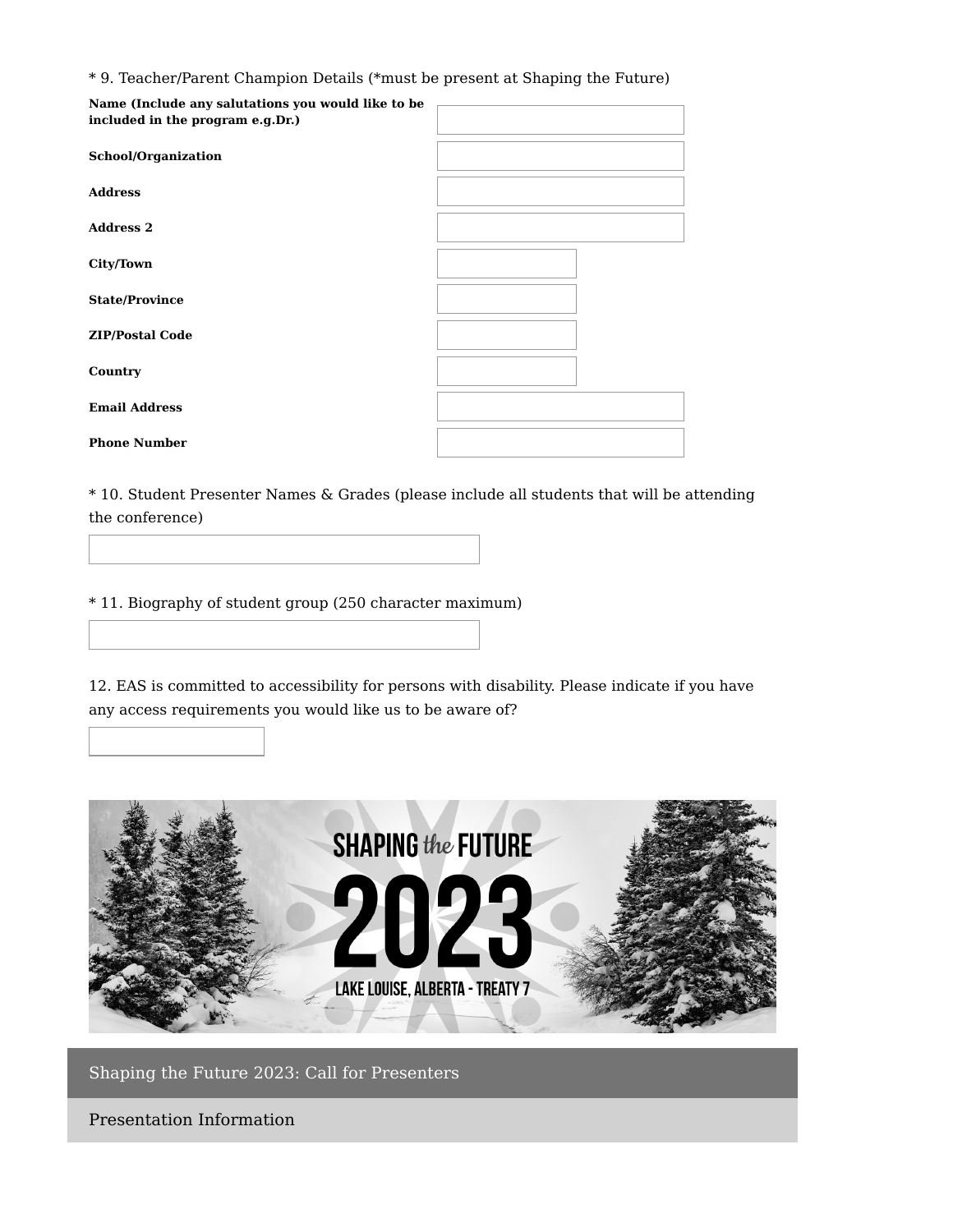**Shaping the Future 2023 will include 50 minute concurrent sessions and 2 hour interactive workshops.**

#### **We encourage you to submit an outdoor session if applicable.**

#### **If you require a laptop please bring your own.**

\* 13. Title of Presentation (125 characters or less)

Session descriptions should be 500 characters or less and in paragraph form. They should answer who the session is for, what will be gained/learned and how this information will be shared (active session, discussion, collaboration, etc.)

### \* 14. **Description of Session (500 characters max)**

15. This is a commercial session. By selecting yes, you are agreeing to pay the \$250 fee associated with commercial sessions, should your submission be chosen.

Yes

No

16. If the concurrent or workshop can be delivered in English and French, please check both and provide a description in both languages in the field above.

English

French

Other (please specify)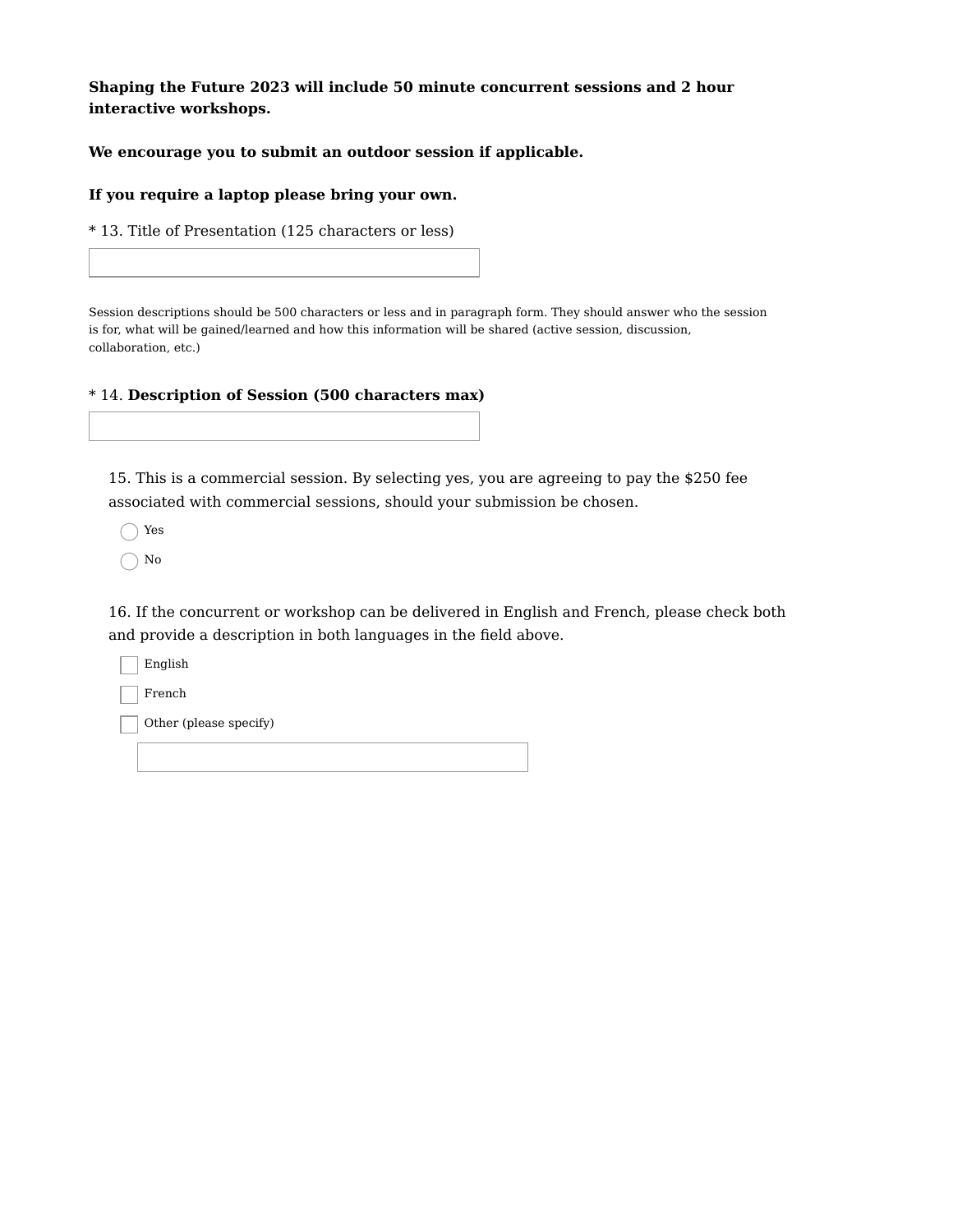## \* 17. Intended Audience (select all that apply)

| Teacher (K-3)                     |
|-----------------------------------|
| Teacher $(4-6)$                   |
| Teacher (7-9)                     |
| Teacher (10-12)                   |
| Administrator                     |
| <b>Active Living Professional</b> |
| Recreation Professional           |
| Parent or Community Member        |
| Public Health Professional        |
| Post-Secondary Student            |
| Other (please specify)            |
|                                   |
|                                   |

\* 18. What key priority areas are discussed in your presentation? (select up to two only)

Equity, Diversity & Inclusion

Active Living

Healthy Food Environments & Positive Nutrition

Reconciliation & Resiliency

Mental Well-being

Staff Well-being

Other (please specify)

\* 19. How will you actively engage participants in your session?

\* 20. What is one practical take away delegates will leave your presentation with?

\* 21. Preferred type of presentation

50 minute concurrent session

Two hour interactive workshop session

No preference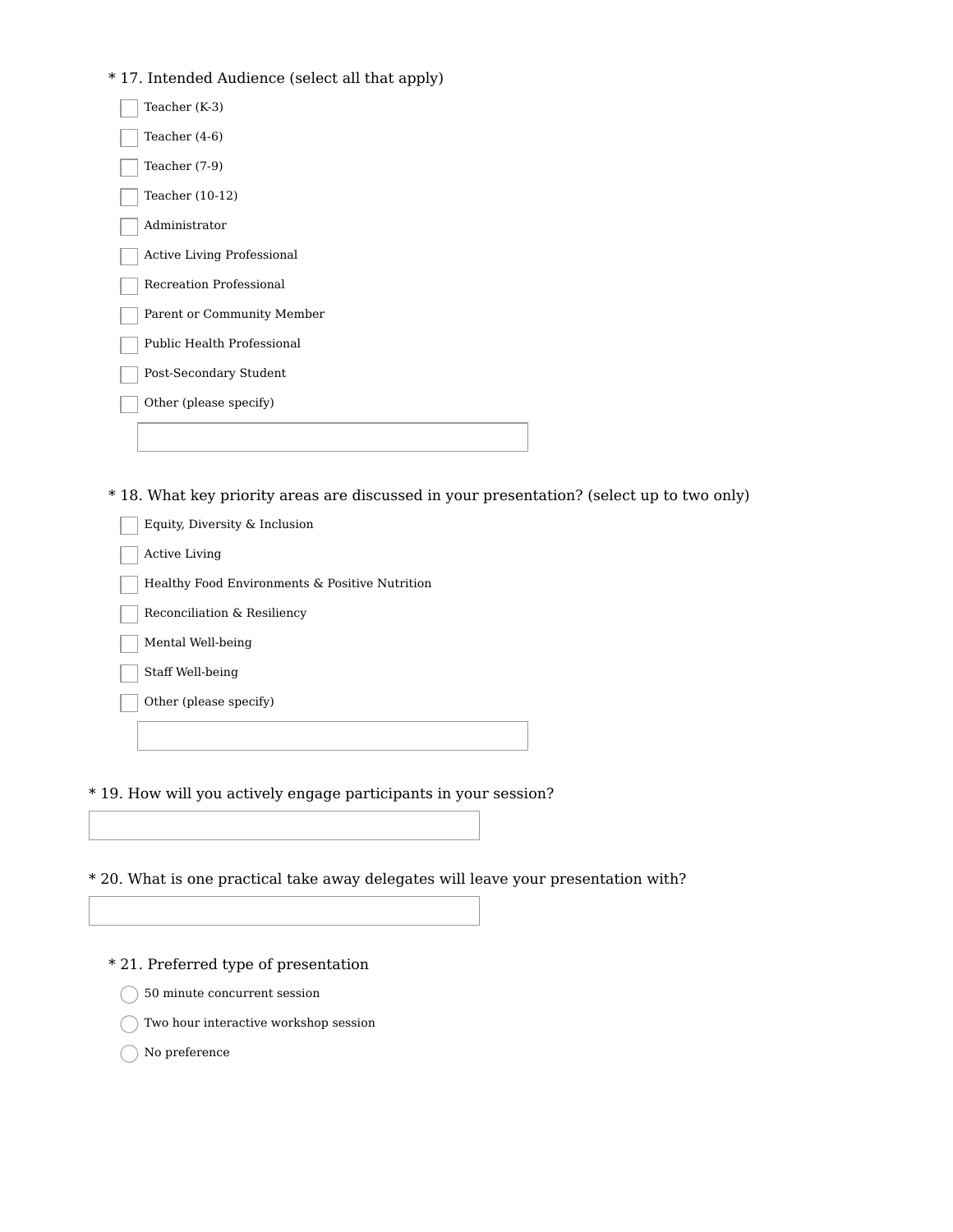22. If there is a maximum number of participants that are able to attend your session, please indicate the cap below.

- \* 23. Session Location
	- ◯ Outdoors
	- ◯ Indoors
- \* 24. Session set-up preference (we will try our best to accommodate set-up preferences)
	- Theatre Style Seating
	- Round Table Seating
	- Open Space
	- No Preference
	- Other (please specify)



Shaping the Future 2023: Call for Presenters

Confirmation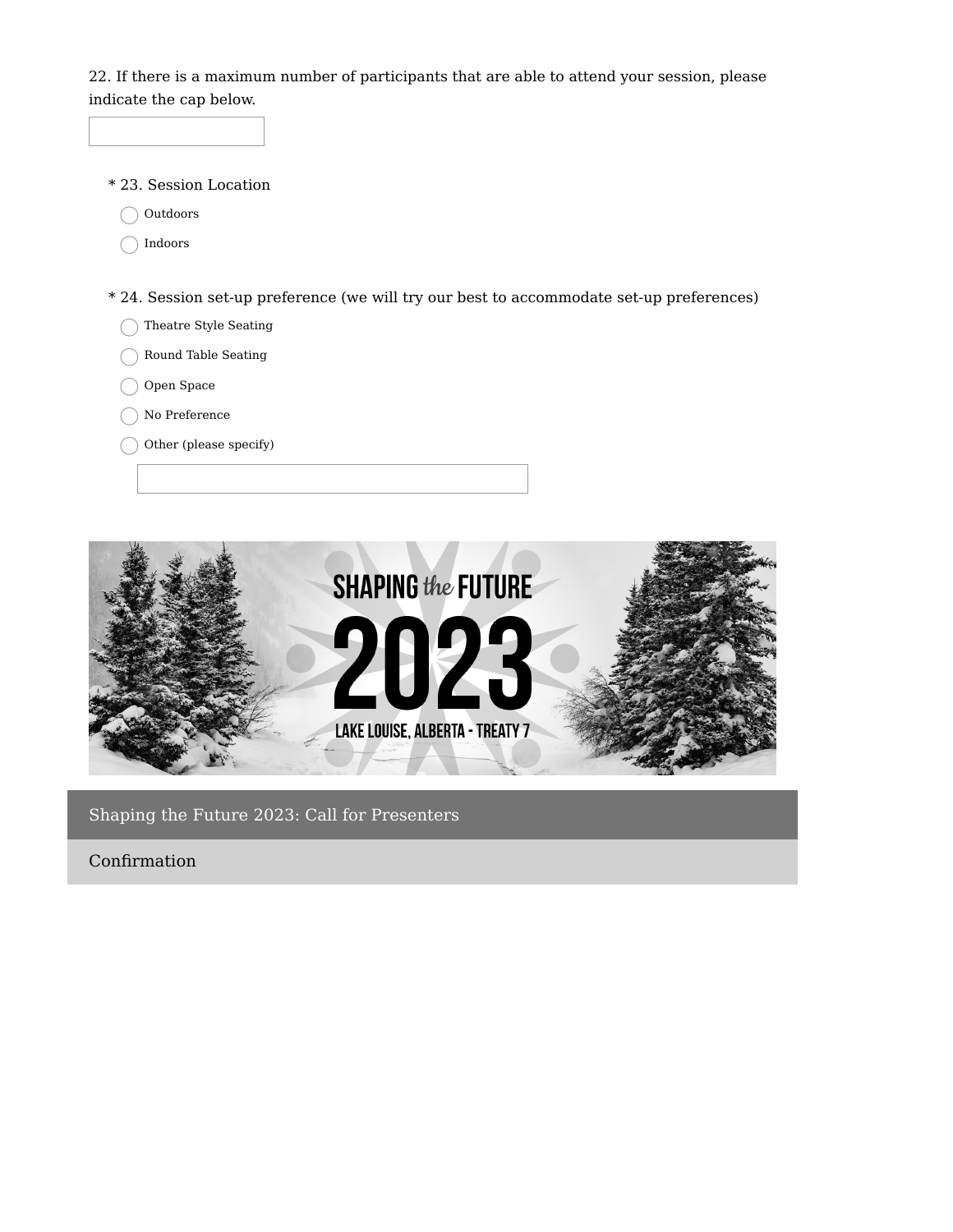\* 25. By selecting "yes," you agree to the following:

I have read the Shaping the Future 2023 Call for Presenters form. I agree to send hayley@everactive.org any changes to my presentation description by December 1, 2022 in a word format. Presentation descriptions will be shared on the Ever Active Schools (EAS) website and on the Shaping the Future mobile app for delegates. If your session title or description is longer than the advised length we reserve the right to edit it.

Ever Active Schools may share your information (first name, last name, organization & email address) and any social media handles that you give to us, unless you ask us not to.

Should any circumstances arise prior to the conference dates which prevent me from delivering my session, I will contact hayley@everactive.org or 780-454-4745 as soon as possible.

Yes

No



Shaping the Future 2023: Call for Presenters

Canada's Anti-Spam Legislation (CASL)

CASL requires us to obtain your consent to receive electronic communications about our resources, professional learning opportunities, projects and events, including Shaping the Future. To receive communication from Ever Active Schools, please provide us your consent below. Know that you can unsubscribe at any time. We look forward to communication with you.

Ever Active Schools 11759 Groat Road 2nd Floor, Percy Page Centre, T5M 3K6 780-454-4745